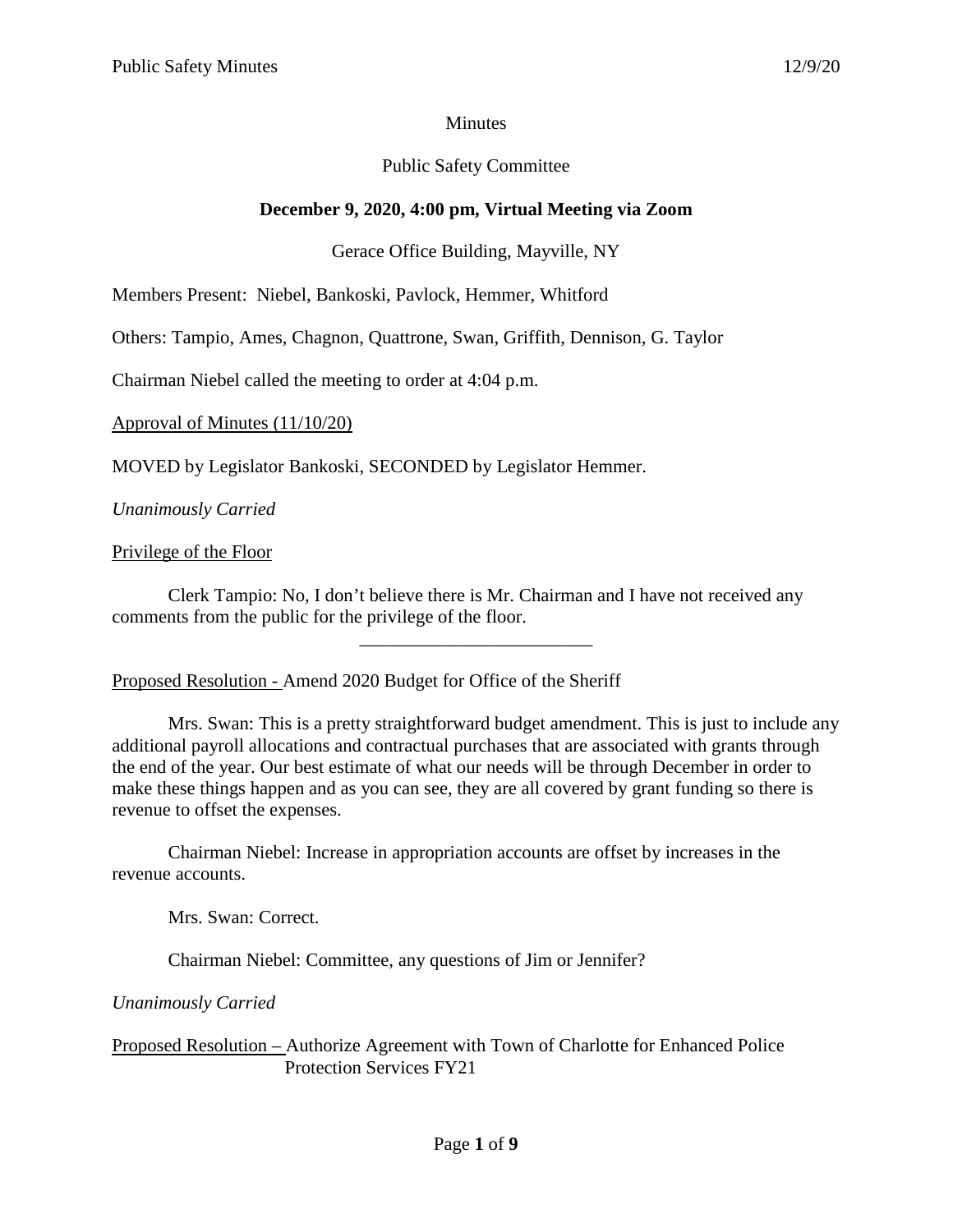Sheriff Quattrone: This resolution is a renewal of an agreement that we have with the Town of Charlotte for enhanced police protection. It is included in the .1 budget *(inaudible),* January 1 through December 31, 2021. Averages about 1 day a week.

Chairman Niebel: The hourly rate, \$43.08 is exactly the same as some of the other agreements that we have with the other towns?

Sheriff Quattrone: That's correct.

Chairman Niebel: The holiday rate is a little higher but that's standard.

Sheriff Quattrone: That is also correct.

Chairman Niebel: Any questions?

*Unanimously Carried*

### Proposed Resolution – Authorize Agreement with Chautauqua Lake Central School District for Enhanced Police Protection Services FY21

Sheriff Quattrone: Similarly this resolution for special details up at Chautauqua Lake Central School, like the prom, homecoming. I'm not sure how much we'll be using that this year but it's also included in the 2021 budget and no amendment needed. And you'll notice the hourly rate is the same.

Chairman Niebel: There may or may not be a homecoming this year, huh?

Sheriff Quattrone: That is correct.

Chairman Niebel: Any questions?

Legislator Bankoski: Jim, if they don't have those events, there is no cost to them, correct?

Sheriff Quattrone: That's correct. They call us a week or two in advance if something is going on that they would like covered just as a precautionary.

Chairman Niebel: Bob, it's a service  $-I$  mean, we charge them for the event, if there is no event, we don't charge.

Legislator Bankoski: Just double checking, that's all.

Legislator Hemmer: Are these all part time officers that do this?

Sheriff Quattrone: *(Inaudible)* part time officers.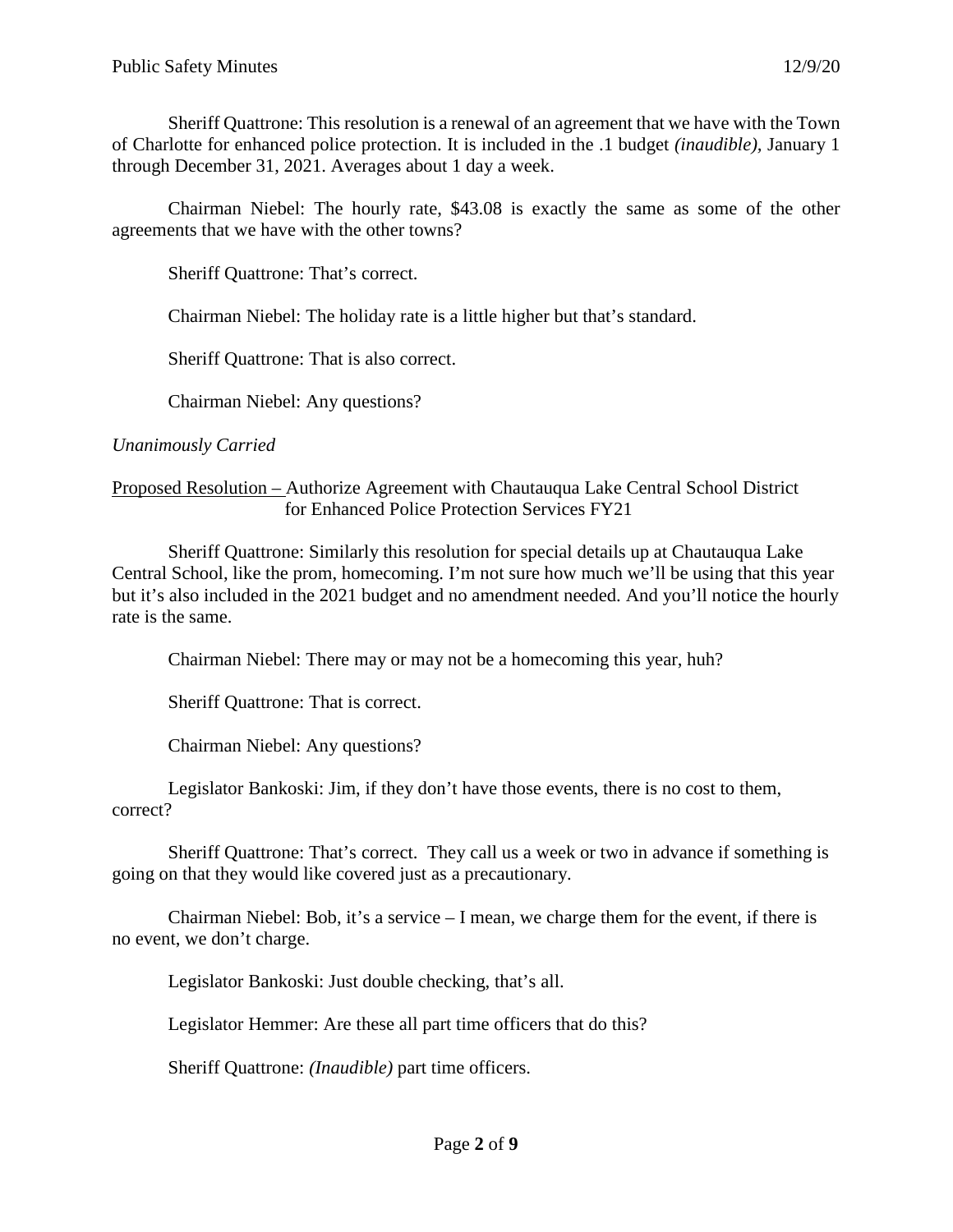Chairman Niebel: All in favor?

## *Unanimously Carried*

## Proposed Resolution – Authorize Contracts and Agreements with Local Police Departments for 2021-2022 STOP-DWI Enforcement Efforts

Sheriff Quattrone: This resolution is another renewal. It's been done many years in a row. Based on money that we're receiving from different grant monies *(inaudible)* agreement with the different municipalities as well as Probation for DWI effort. It's in the budget with no amendment needed.

Chairman Niebel: Any questions?

## *Unanimously Carried*

Chairman Niebel: Jim and Jen, can you stick around? We have a couple that are Emergency Service's resolutions that are coming up and then we'll take up your other resolution under "other". It should be a couple of minutes is all.

#### Proposed Resolution – Amend Emergency Services Appropriation Accounts for 2020 Budget

Mr. Griffith: This is for health insurance. It's something that we didn't have any control over when it came through and it just has to be adjusted before the end of the year to make it flow through as we close out the year 2020, along with everything else.

Chairman Niebel: Just to make it balance.

Mr. Griffith: Yes. Kathleen, I don't know if you have anything to add on that.

Mrs. Dennison: The only thing that I would add is that, the one thing that has happened during 2020 is we changed some of the positions for the fly car from part time to full time and we do our best to estimate the number of part timers that we need to exchange, if you will, for the full time positions. But as John mentioned, with the full timers, what they elect for health insurance is not entirely within our control so when we do those projections, there is some variability. Also, another factor that is affecting the fly car as well as a lot of departments, you'll see this as we go through the year end for other departments that are on the smaller size, like the fly car, is that, in the 2020 budget, at the time the budget was prepared, the contract did not allow for full payment of the high deductible for all employees and after the contract was ratified it does provide that for 2020. So all CSEA 6300 members have their deductible funded in 2020 and it was not budgeted that way. The budget assumed that only new hires would get the full payment of the deductible. But it is that way for all employees so that is another thing that is driving health insurance benefits to be over budget in a lot of the smaller departments. But fortunately the department has less expense than anticipated, especially in the billing service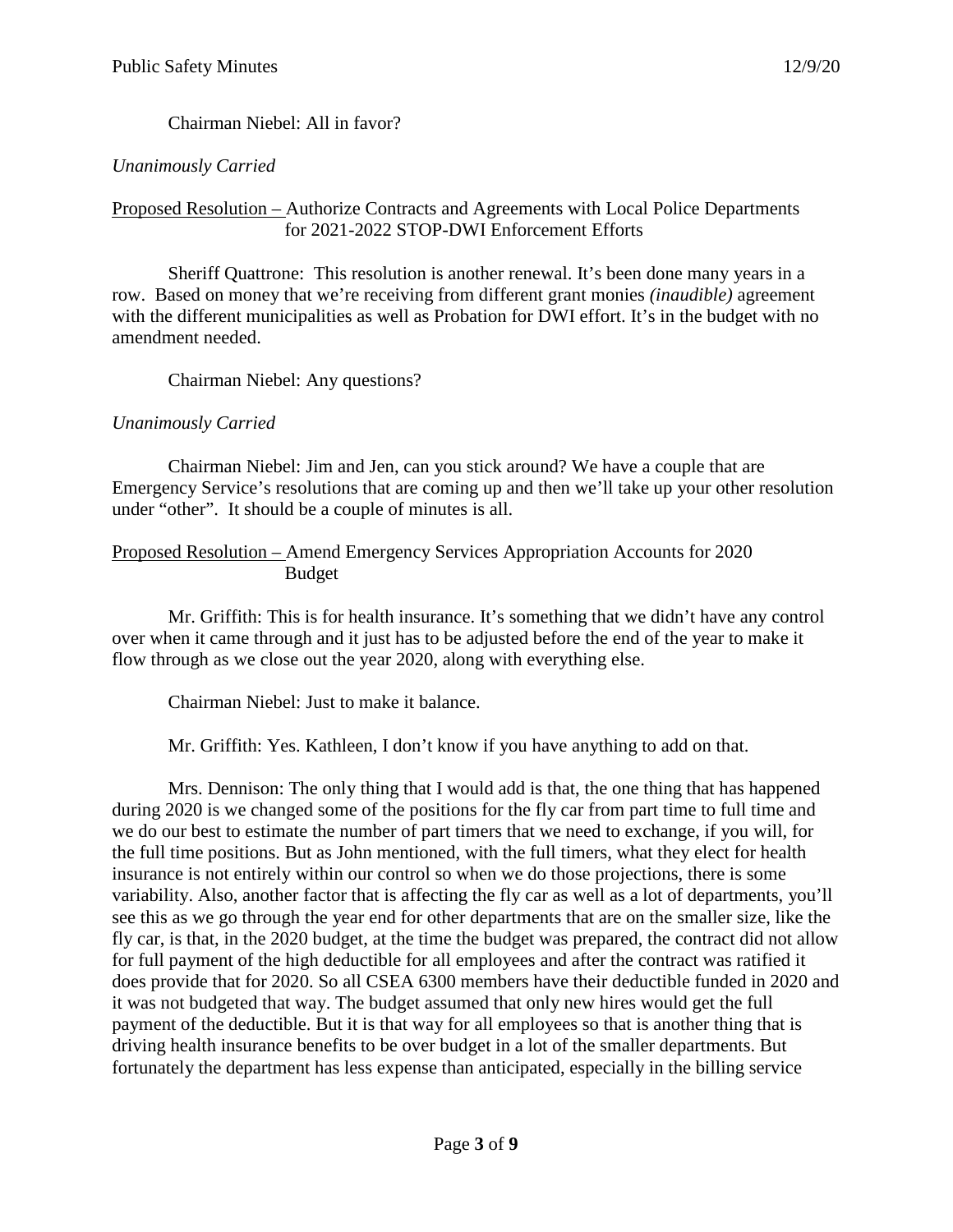category and that is why we can cover the increase in benefits with the decrease in the contractual costs.

Chairman Niebel: Very good Kathleen, thank you. Any other questions?

Legislator Pavlock: This is in regards to the account that the funds are being pulled out of. Is there a surplus in that account that it's being pulled from, the fly car and ambulance service?

Mrs. Dennison: There is currently. That particular account, the accounting services account and I'm pulling it up right now. This is through what has been charged today, that budget is \$121,000 and only \$52,000 has been expended so there is currently a surplus of almost \$69,000. Of course that will change as we get to the end of the year because we haven't recorded all the expenses but I'm relatively confident that that surplus will be close to the \$34,000. Also the contractual category has other accounts that are currently under budget but the billing services is the primary one. For the contractual classification over all, right now the surplus, well, there is another resolution coming that will address a different topic but as of today, the classification, it is under budget by \$69,000. So all the other things are kind of balancing each other out and it'd mostly, almost entirely due to the savings in the billing system, the accounting charges.

Chairman Niebel: Dan, you o.k., with that?

Legislator Pavlock: Yes, I just wanted to make sure that we weren't cutting ourselves short for the end of the year or time wise how things are pulled out of the account but I assumed that Kathleen had already thought of that so I just wanted to ask that.

Chairman Niebel: Any other questions?

### *Unanimously Carried*

Proposed Resolution – Amend Emergency Services Budget for Vehicle Purchase Allocations and Sale of Surplus Vehicles

Mr. Griffith: This is the sale of the fly cars that we had previously. *(Inaudible)* Enterprise lease program and moves the monies back into the budget.

Legislator Bankoski: So John, are we turning in the vehicles that we have on a lease and getting new ones?

Mr. Griffith: We had already done that Mr. Bankoski and we got new ones. This is our first lease. These were vehicles that we owned and they had been sold through Auctions International.

Legislator Whitford: How long are these leases for? Is it just year by year?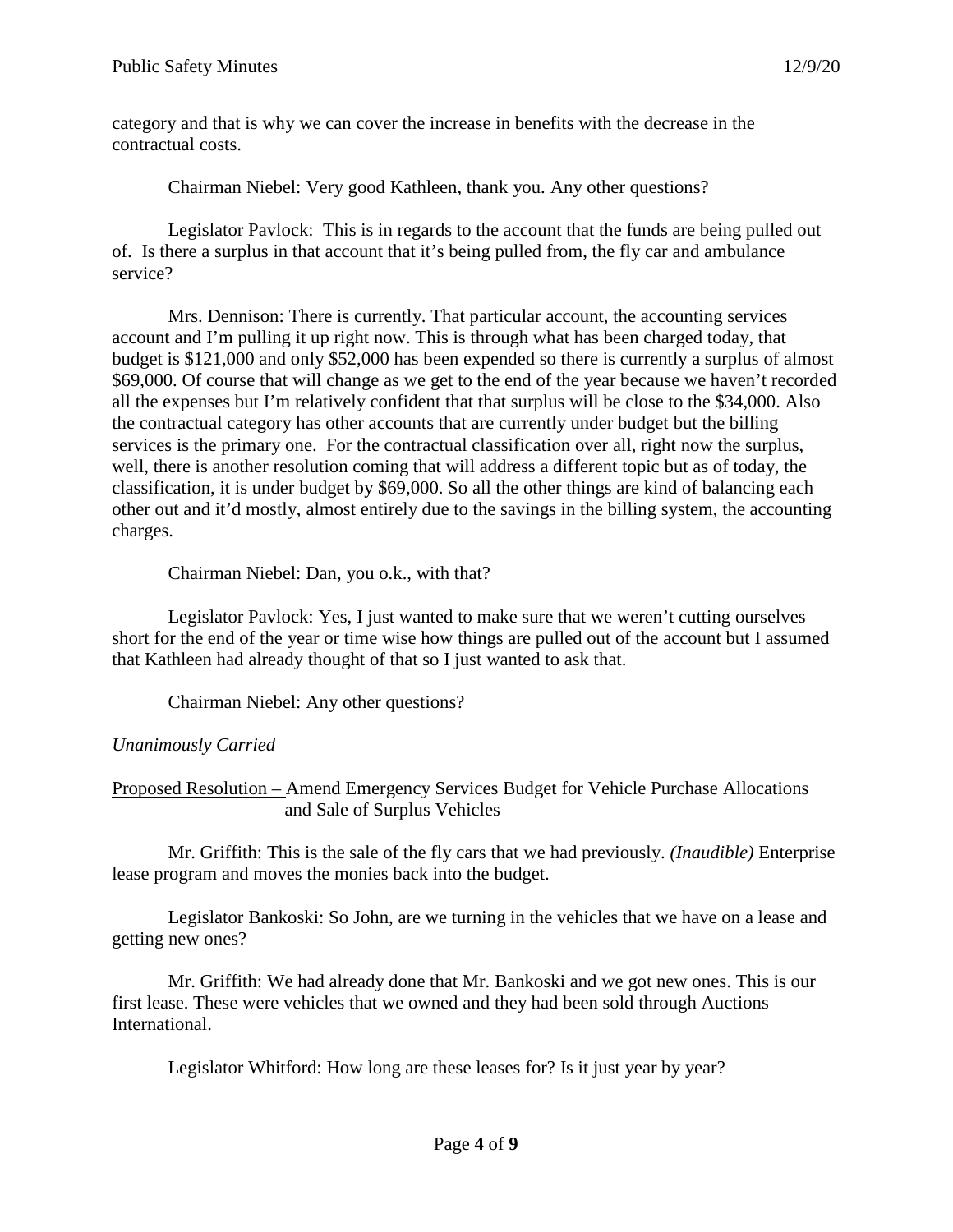Mr. Griffith: I guess I'm not sure. I believe that they are four year leases or they can be ended out earlier if the leasing company desires to do that in replacing new vehicles, capitalizing on the equity. I'll leave it to Kathleen.

Mrs. Dennison: What John said is completely correct. The leases are established with a four year term but each lease is evaluated each year Enterprise Fleet Management. If Enterprise finds that the resale value of that particular vehicle is high, they will grab it, sell it and give us a new lease. We recently did that or in the process of doing that several vehicles in DPF because they had been on lease for a year and we found that and I believe that it was 4 vehicles, but, the equity that we had accumulated in those leases over just one year, transmitted to a \$34,000 savings over 4 years which is kind of complicated but what happened is, we had leased the vehicles for a year, they were trucks and the resale market right now for used trucks is very hot so those trucks had a high resale value. So Enterprise said o.k., we're going to swap them out. We'll take your trucks, we'll sell them and if we can sell them for more value than you have accumulated in the lease, we will essentially rebate that back to you in a new lease over the next four years.

Legislator Whitford: O.k., so there is a benefit to both sides in that agreement?

Mrs. Dennison: Yes. With Emergency Services vehicles and John, correct me if I'm wrong, I don't think that they have been leased for a year yet.

Mr. Griffith: No. I think start of the second quarter, right around there is when we got them. I do not anticipate those vehicles – I anticipate those vehicles being turned over too. They are very nice Chevy Tahoe's, there is a good resale market for those units and I would assume those would turn over early. I don't think any will go four years and maybe I'm wrong, we'll see.

Legislator Whitford: Thank you.

Mrs. Dennison: The nice thing for the County is that we don't have to figure out whether we should turn in the vehicles. Essentially Enterprise comes to us and says, this is what we can do, do you want to do it or not? They do the work and let us make the decision and so far it's been a good arrangement.

Chairman Niebel: Any other questions?

### *Unanimously Carried*

**Other** 

Proposed Resolution - Authorize Execution of Livescan Equipment Grant Program FY20

Sheriff Quattrone: We were notified last week and unfortunately it didn't get to my desk until Tuesday but we were approved for a grant through the Division of Criminal Justice Services for our live scan equipment. Live scan is our electronic fingerprinting. The reason we have to update that is, New York State is changing the way that they acquire and save our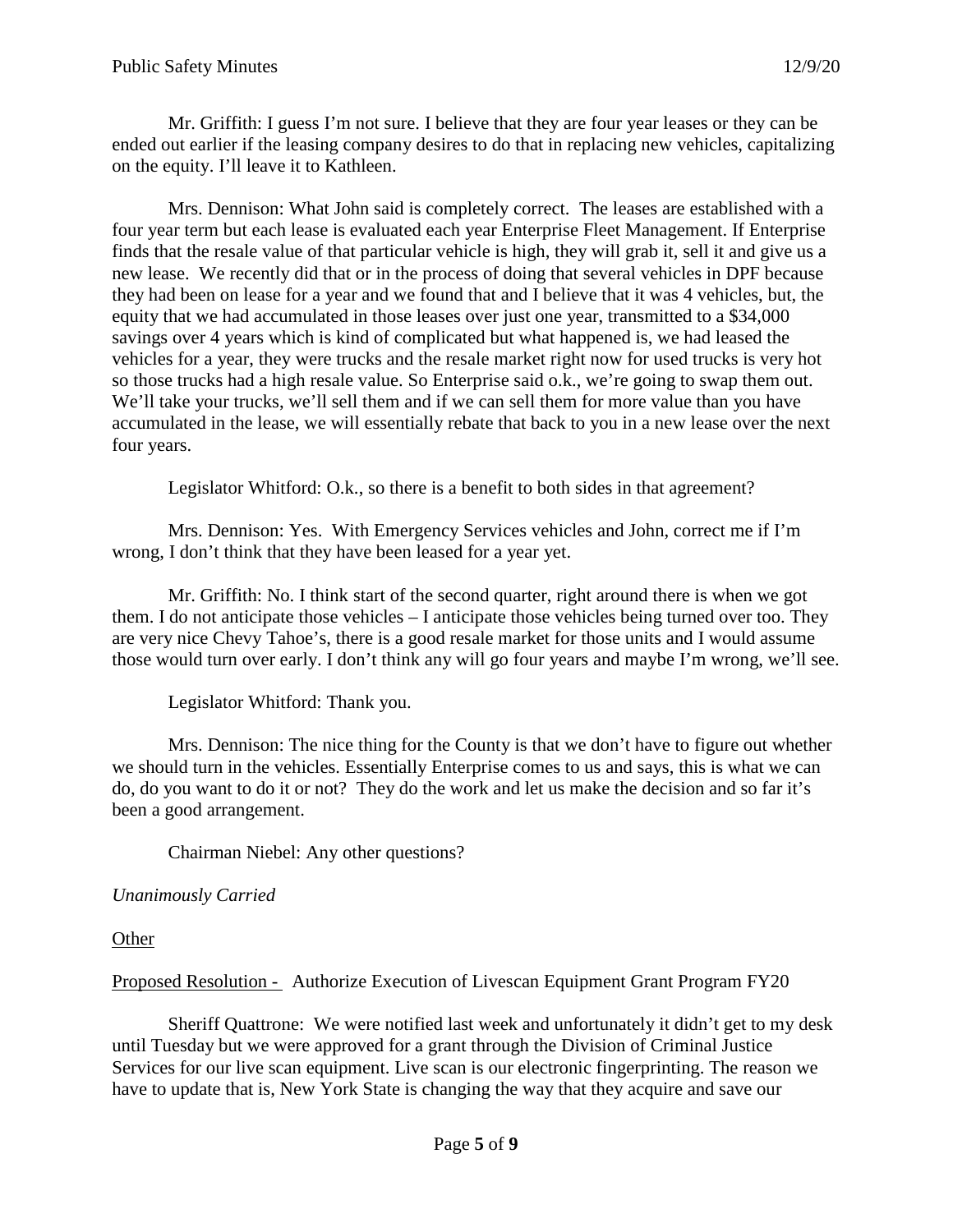fingerprinting. We have to fingerprint everybody who goes into the Jail *(inaudible)* throughout the County so there's probably seven live scans in the County that all have to be updated. The grant is for \$105,000 from and *(inaudible)* matching from us, \$7,100 for instruments. Two of the live scans are coming to the Sheriff's office and the five will go to other departments within the County where they will be paying their matching part of that. The reason we are trying to get it pushed through is if we can order these instruments before the end of the year, it would save \$3,500 on each *(inaudible),* so I thought it was important that we get those savings and that was the reason for putting this through so quickly. The other nice thing is, we had a capital project to upgrade our software and get a server *(inaudible)* capital project for the matching funds *(inaudible)…..* Jennifer or Kathleen, did I miss anything?

Mrs. Swan: The only thing that I would *(inaudible)*, is the savings that we're realizing on the quote that we have that's good through the end of the year, the additional funding would not be covered by grant money and that's why *(inaudible)* is so important to us. The grant is capped out at \$15,000 per unit and that is the amount that we're getting in the grant. So, if we were to *(inaudible)* higher expense for it, we would actually have to pay for it out of our operating budget. So, that's why the savings is so important to us because that could not be covered by grant money.

Chairman Niebel: The total funds involved are like \$179,200 but the grant is for \$105,000 and then the County's matching funds are \$74,200? Is that about correct?

Mrs. Swan: No, actually the total funds associated with this is actually \$154,000. The \$109,000 was a quote that did not include a discount. Initial application that we had submitted included a previous quote amount that was actually higher. So, the total costs, all in now, is \$154,700 and you will see the details in the resolution and that's what's broken out below.

Chairman Niebel: I thought I had read some place, one of the letters or correspondence that you had was \$179,200 was total. But that's changed now?

Mrs. Swan: Yes. When our head of I.T. filled out the application he had a quote that did not have a discount associated with it so those were the amounts that he used when he submitted the application but that has since gone down.

Chairman Niebel: So if we can get this resolution approved by the end of the year, we can save \$5,000 per unit or \$35,000 in all?

Sheriff Quattrone: Terry, it's actually \$3,500 per unit.

Mrs. Swan: I think it totals out to \$24,500 in savings.

Chairman Niebel: That's still significant. Thanks Jim and Jen. Any questions?

Mrs. Dennison: If I could just add a comment. The Sheriff touched on this but there is a lot of accounting language in this resolution and most of that is because we are transferring funds out of an existing capital project back into the operating fund in order to make the purchase in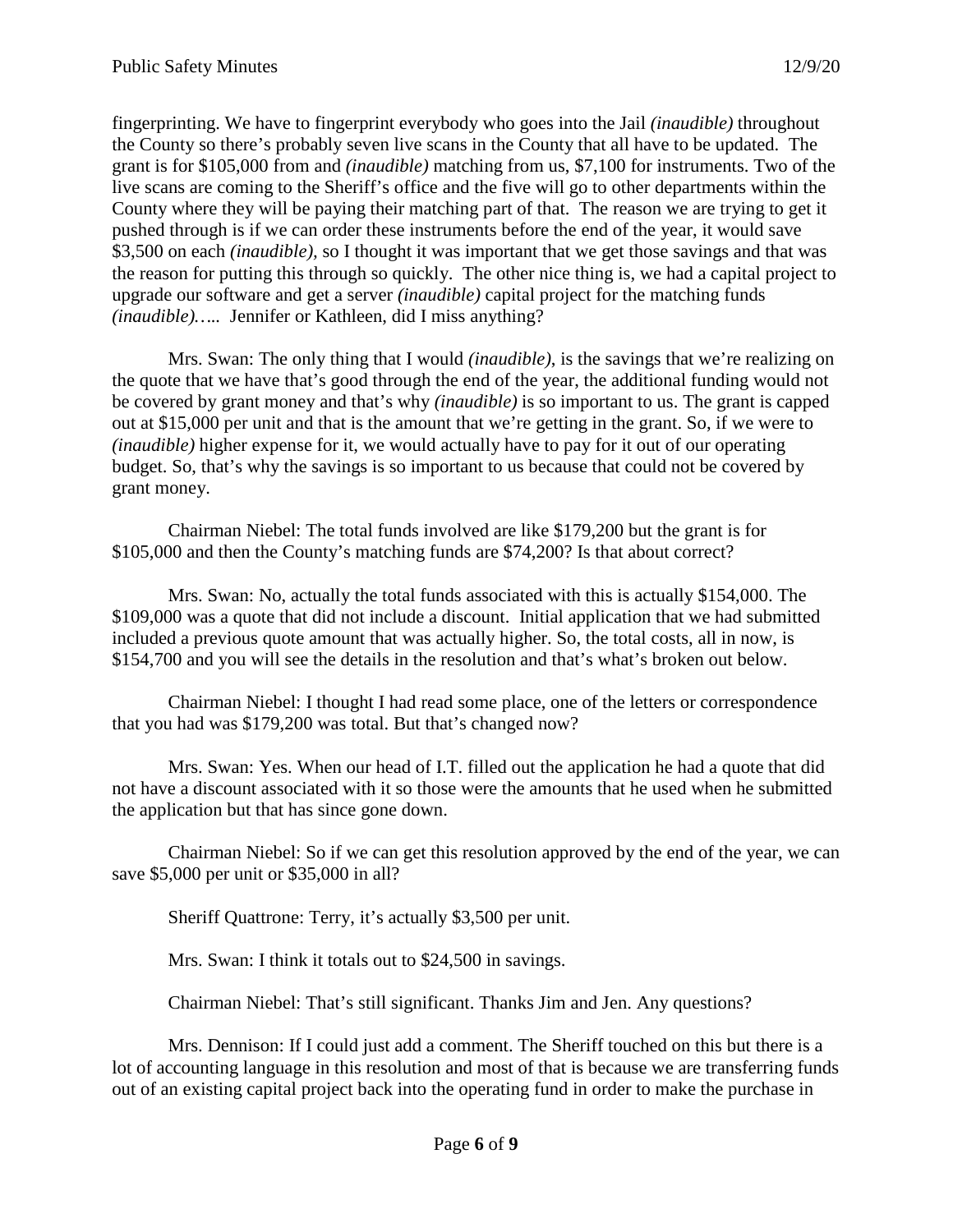the general fund. It is still a capital purchase so it meets all the requirements but it just so happens that it makes more sense to do that purchase in the operating fund.

Chairman Niebel: O.k., Kathy, so actually we're not going to vote on this because it hasn't been signed by the County Executive?

Clerk Tampio: Right.

Chairman Niebel: I'm just going to sign this so it goes onto Audit & Control for tomorrow.

Clerk Tampio: Yes, it will be brought up under "other" in Audit & Control anyways.

Chairman Niebel: Committee, are you o.k., with that? We just discussed this. We're not going to vote on it because it actually hasn't gone through all the channels yet.

Legislator Bankoski: Yea, you can send it forward and say that we're in support of it.

Chairman Niebel: O.k., that's what we'll do. Jim, if you are still there, I just want to compliment you on a recent article that was in the paper either last week or the week before respecting individual rights. Look, I agree that the Executive order that came down from the Governor is unenforceable. You may be able to request people to observe the 10 person limit for gatherings, but really, you can't arrest anybody or cite anybody so what I may do is, I may put together a motion in support of your position. I'll see if I can get that together for next week but I think it would be nice if the Legislature at least goes on record as supporting your position.

Sheriff Quattrone: Thank you and I just want to make sure people know that as far as *(inaudible)* position legally, I still want to encourage everybody to continue to be safe and practice whatever safety we can and if they can limit their gathering, I would still encourage that. I know the Quattrone family continue to cut down our family gatherings of 50 or 60 so, we keep it to just the immediate family right now and I would continue to encourage that. The big reason I was actually contacted by the media on that and wanted to make sure – we didn't want to overwhelm the emergency responder with having to respond to calls on that. Just kind of on that note, I'd like to take the opportunity to share real quick. I want to update the Public Safety on what is going on in the Jail with the COVID testing. Last week, we tested every inmate, 195 inmates and we had 39 confirmed cases of COVID. Today we retested all those that tested negative last week, so 126 inmates were tested today and unfortunately we have 27 positive cases again. We tested 33 staff today and we had 3 positive tests. So that brings up to 11 staff that are positive. We've been working closely with Public Health and Emergency Services and our medical directors who work with them to stop the spread in the Jail but as Mr. Bankoski knows, it's a little difficult in a setting like that but we continue to do that. We were starting to get a little worried because of the medical nursing staff is dangerously low now and starting to lose our CO's *(inaudible)* a little dangerous at this point.

Legislator Bankoski: Have you cancelled visits?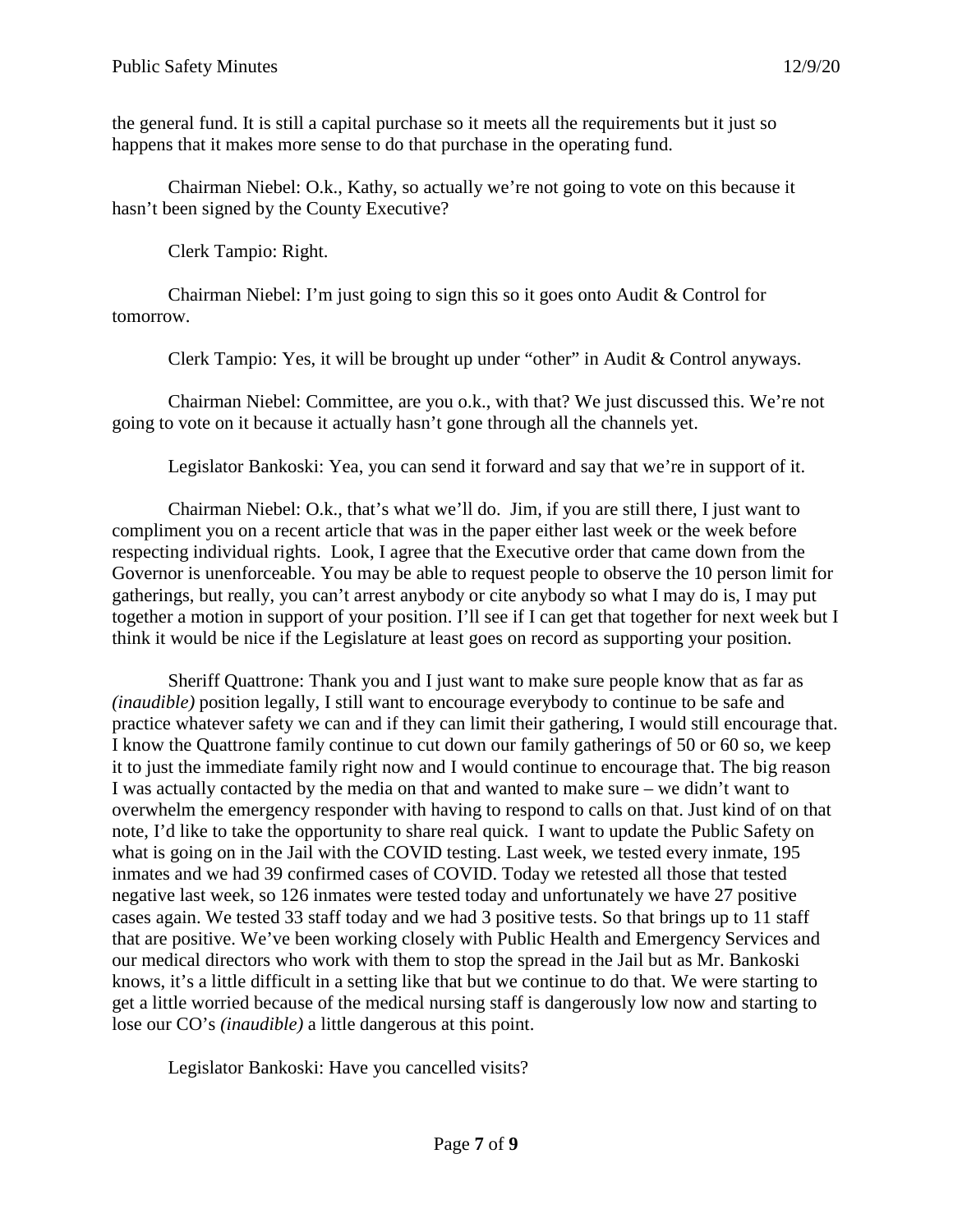Sheriff Quattrone: Yes. We actually haven't had one person visits for quite some time, I think April. The true likelihood is, even from an asymptomatic staff member, we've been quarantining any inmates that come in for 14 days before we put them out into the units. So, that's likely the culprit and I think that's likely the culprit in most institutional settings.

Chairman Niebel: O.k., any other questions for the Sheriff or John, or Kathleen or anybody that's listening in?

Legislator Bankoski: I just have one other question for Jim. Being the Highway Superintendent in Silver Creek and also being a Legislator, I was approached about the cost for police coverage in the Village of Silver Creek. They seem to think the rate went up substantially from last year to this year.

Sheriff Quattrone: Yes it did. That is because that's the actual cost calculated versus – I can't answer why it was so low in the past to be honest with you. This is based on what our cost is to provide those services.

Legislator Bankoski: O.k.

Sheriff Quattrone: I had reached out to Mr. Harmon, the Legislator up there, not being able to meet at this point, but we want to meet and talk about it. We understand the shock that would come across. Our big concern was, if we got tied into that contract at the greatly rate and then we end up having to make cuts, we're going to have to make cuts in other areas of the County also so we wanted to try and keep that as reasonable as possible and we're still trying to find ways to work with the Village and the Town.

Legislator Pavlock: I just want to comment too on the motion that you would like to put forward. I would be in support of that to support the Sheriff moving forward and I appreciate his candor in that situation, topic. It is important that people try to be safe and limit their social gatherings and I agree, it would be difficult to enforce. Just another question for the Sheriff that you touched on, you found a few areas where you've actually been undercharging for some of these different contracts. I know last year you looked at the school resource officers and you realized you were short on all those. Do you look at these as they come forward when they renew, is that how you determine – how do you find those errors? There is probably more out there. Do you just look at them when they come forward or is it something you kind of randomly look at once in a while?

Sheriff Quattrone: Mrs. Swan has been evaluating all of our contracts making sure we have the proper funding for that. That's really how it came about. It may have started, likely with the SRO's but realizing some of the schools, actually one of the schools is probably paying right along what the actual costs were. The other ones were at a greatly reduced rate. That's why we're evaluating all those. Just making sure there are true costs involved. I'm not sure where the numbers came from before.

Chairman Niebel: If I could add to that. Dan, when we did that exercise, if you will, where we prioritized, asked the departments to prioritize their services, I think this is something